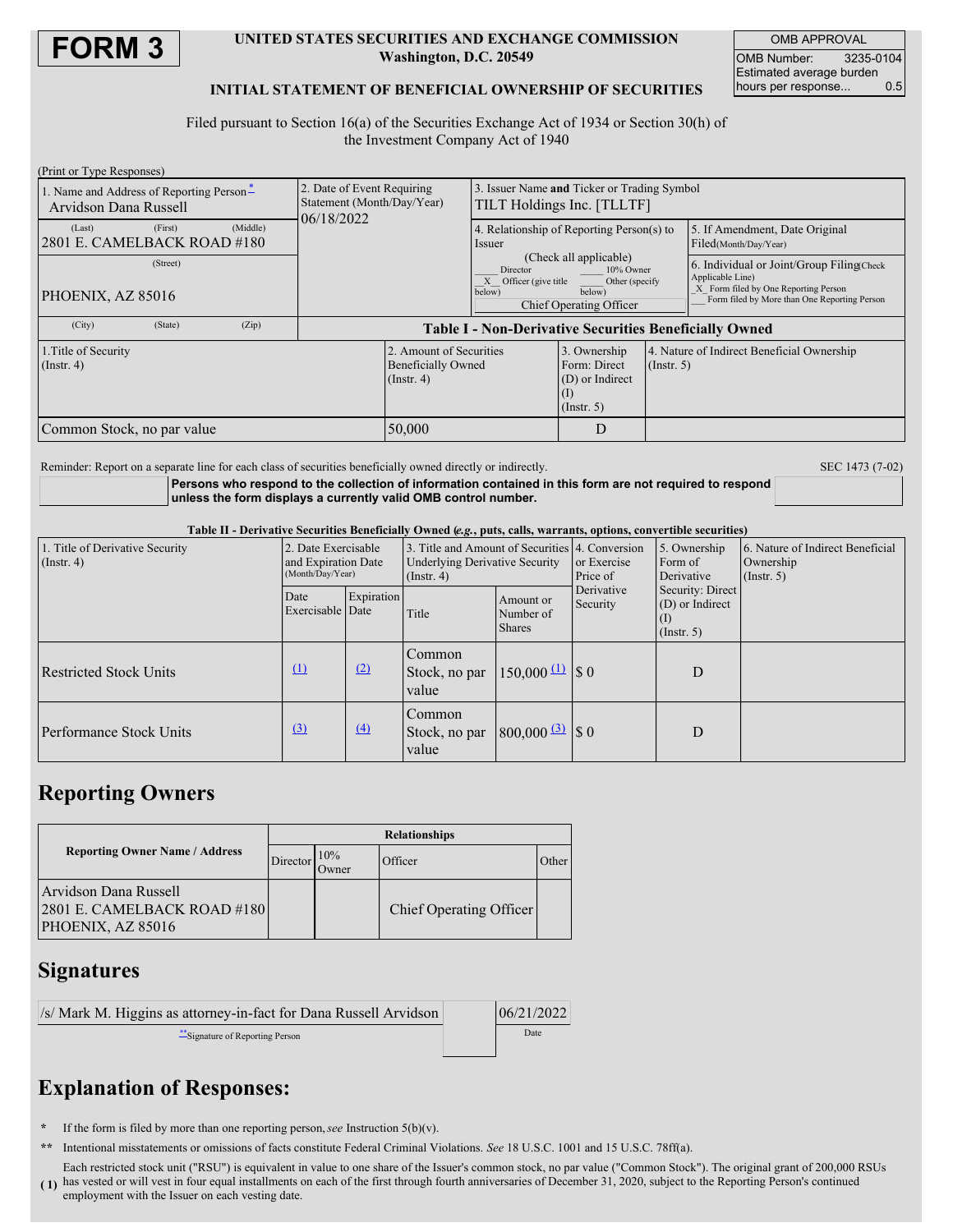### **( 2)** RSUs do not expire; they either vest or are cancelled.

Each performance stock unit ("PSU") is equivalent in value to one share of Common Stock. The PSUs will vest annually on December 31 of each year during the performance period of July 1, 2021 to December 31, 2024 ("Performance Period"), upon the Common Stock achieving specified prices per share during each half year

- **( 3)** period during the Performance Period, subject to the Reporting Person's continued employment with the Issuer on each vesting date; provided that (i) a maximum of 50% of the PSUs may vest on December 31, 2022, (ii) a maximum of 75% of the PSUs may vest on December 31, 2023 and (iii) a maximum of 100% of the PSUs may vest on December 31, 2024.
- **( 4)** PSUs do not expire; they either vest or are cancelled.

### **Remarks:**

Exhibit List: Exhibit 24.1 - Power of Attorney

Note: File three copies of this Form, one of which must be manually signed. If space is insufficient, *See* Instruction 6 for procedure.

Potential persons who are to respond to the collection of information contained in this form are not required to respond unless the form displays a currently valid OMB number.